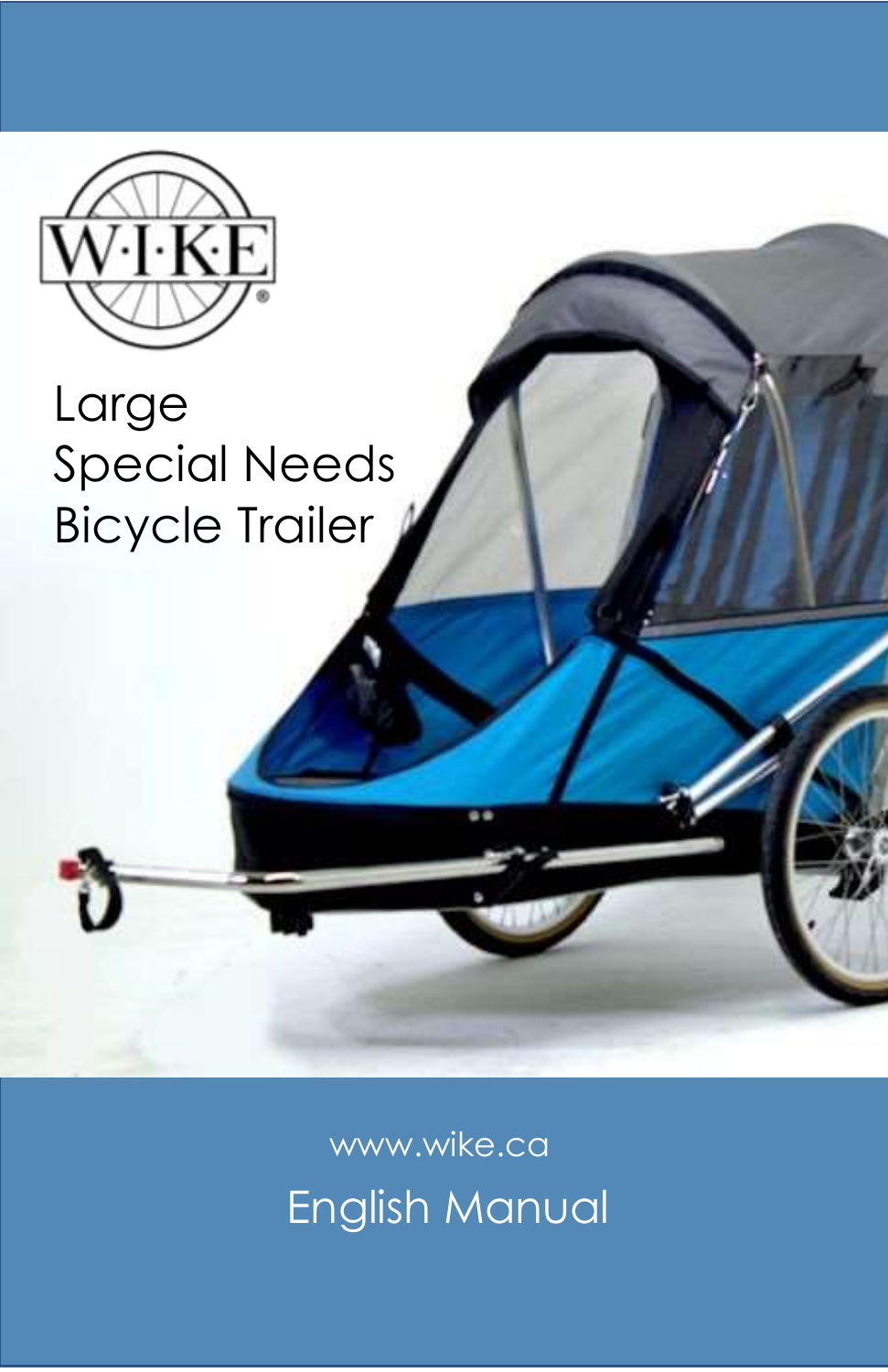### Thank you for purchasing a WIKE!

#### **About Wike, The Walk and Bike Co.**

Wike began building bicycle trailers in 1993 and has grown from a basement-run operation to a company that ships globally and has won international awards. We hold over a half a dozen patents worldwide for the parts, function and shape of the Wike, which make your trailer unique. We can service or provide parts to repair any of our products. Send an e-mail with a picture or description or any issue with your Wike, and we will send you the required materials to fix it. We hope that the adventures with your Wike are happy and safe!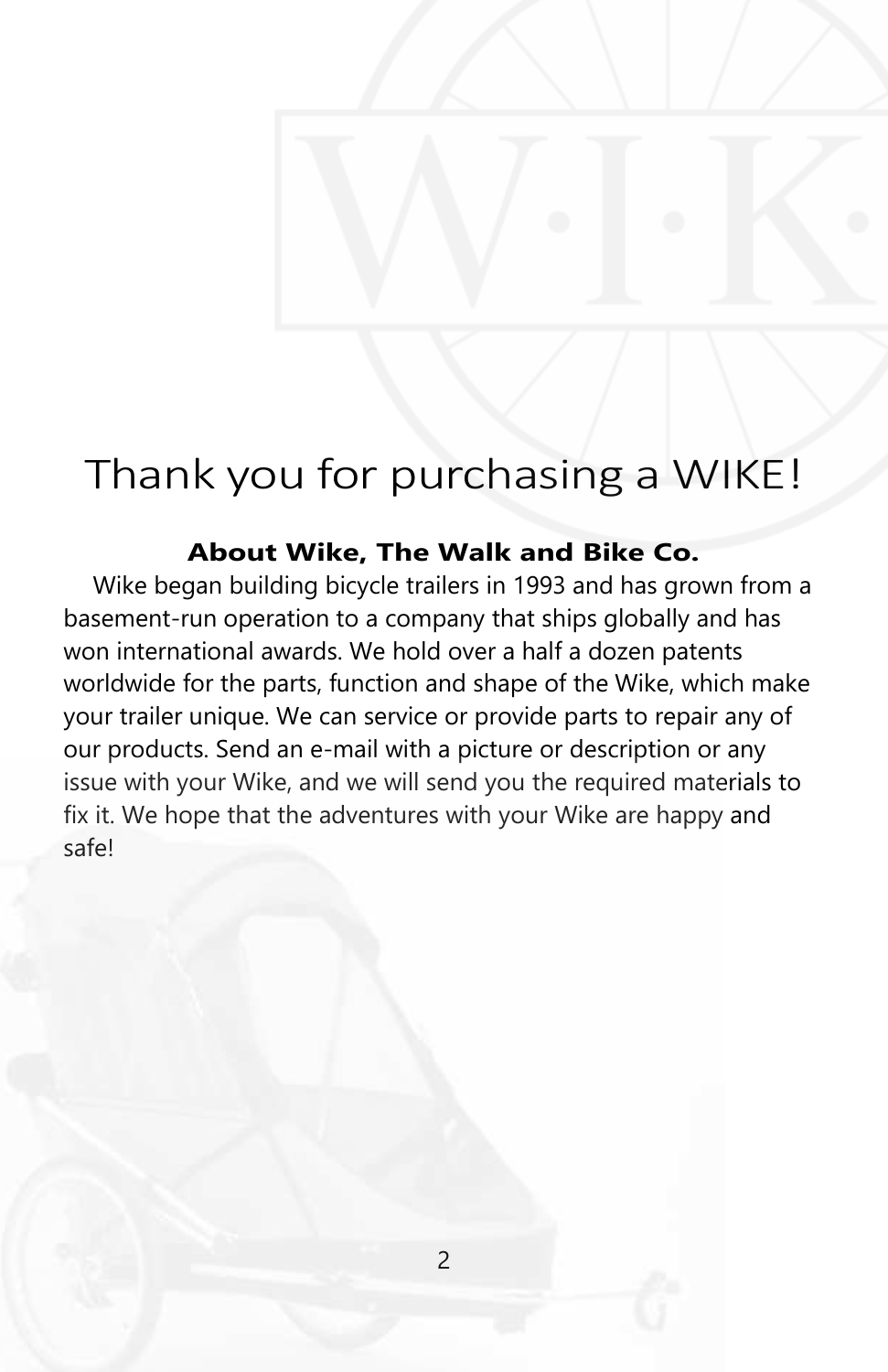# **Contents**

| <b>WARNINGS!</b>                          | 4  |
|-------------------------------------------|----|
| <b>PARTS OF YOUR WIKE BICYCLE TRAILER</b> | 7  |
| <b>ASSEMBLY INSTRUCTIONS</b>              | 8  |
| <b>OPERATING INSTRUCTIONS</b>             | 11 |
| <b>IMPORTANT! BICYCLE/TRAILER HITCH</b>   | 12 |
| <b>TRAILER HITCH SAFETY:</b>              | 12 |
| <b>TRAILER HITCH INSTALLATION</b>         | 13 |
| <b>PUSH BAR OPTION</b>                    | 14 |
| <b>BRAKE OPTION</b>                       | 14 |
| <b>STROLLER WHEEL OPTION</b>              | 15 |
| <b>ACCESSORY KIT OPTION</b>               | 15 |
| JOGGING WHEEL OPTION                      | 16 |
| <b>10-POINT PRE-RIDE CHECK</b>            | 18 |
| STRAP ADJUSTMENTS                         | 18 |
| <b>TRAILER ROUTINE MAINTENANCE</b>        | 19 |
| <b>WIKE WARRANTY</b>                      | 20 |
|                                           |    |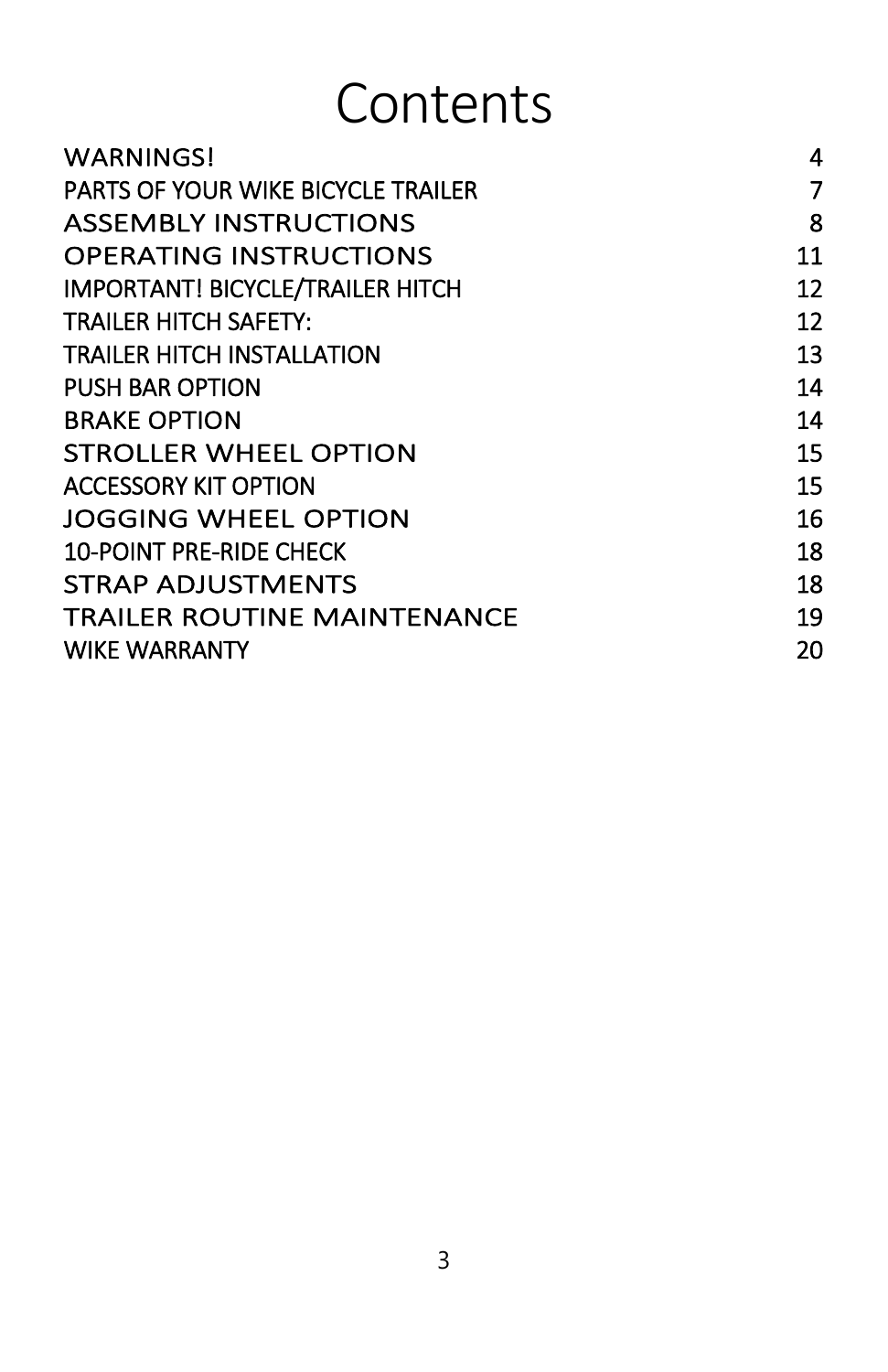#### **WARNINGS!**

- <span id="page-3-0"></span> $\triangle$  Make sure wheels are attached securely: you should not be able to pull out wheels once locked to trailer. Improperly installed wheels can fall off, causing accident and serious injury.
- $\triangle$  Only use dished, 20 x 1.75 wheels supplied with Wike. Do not operate with tires inflated above 35 psi. Other wheels could cause trailer to tip over, resulting in accident and serious injury to cyclist and passengers.
- $\triangle$  Always check that the tow bar is properly installed and locked before each use. Failure to do so can result in serious injury or death.
- $\triangle$  Occupant and cyclist must wear helmets when trailering. Helmets can prevent or significantly reduce head injury in event of accident.
- $\triangle$  Do not operate trailer without hitch safety strap properly installed. A dangling safety strap can catch spokes and damage rear wheel of bike and cause an accident resulting in serious injury.
- $\triangle$  Hitch must be secure against drop-out and not in contact with racks, bags, or fittings. Inspect hitch and tow bar frequently for damage or loose fasteners. Interfering parts or damaged hitch can cause accident resulting in serious injury.
- $\triangle$  Refrain from folding plastic windows in sub-zero temperatures.
- $\triangle$  Trailer with damaged or ripped fabric components can allow harmful contact between occupant and spinning wheel spokes or moving pavement and cause serious injury. Repair damaged components.
- $\triangle$  Never allow a child or adolescent to pull your trailer. They may lack the necessary physical ability and experience to operate safely.
- $\triangle$  Your Wike trailer is only intended for use with pedal-powered cycles. Never pull a bicycle trailer with a motorized vehicle, as the increased acceleration and speed could cause the trailer to tip.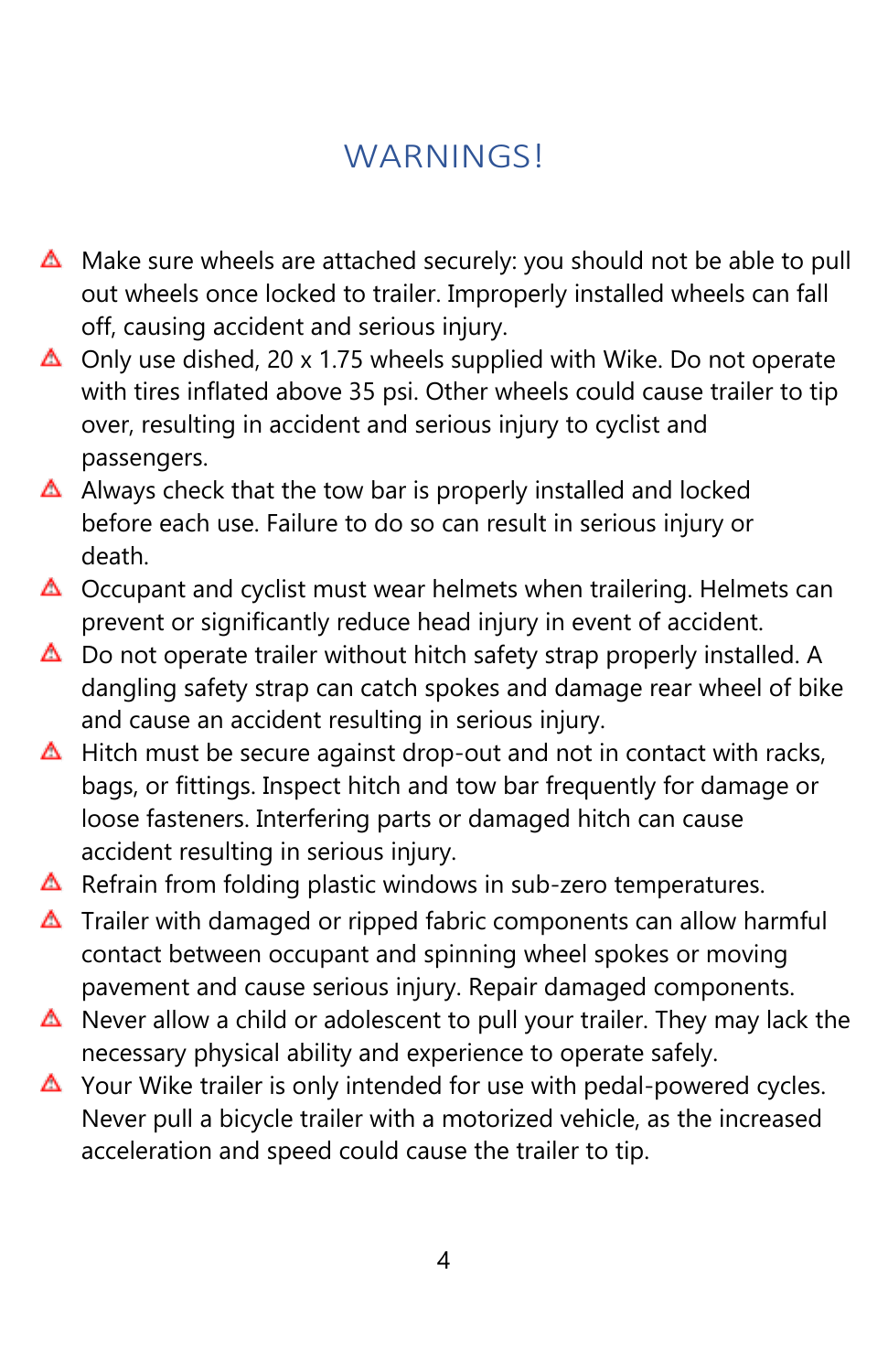

- $\triangle$  Towing a trailer off road can be especially dangerous. Bumps or irregularities could cause tip over and serious injury to the bicyclist or passenger, or damage to the trailer.
- $\triangle$  Avoid towing your trailer over curbs: rider must dismount and walk over large curbs. If you must traverse stairs, have the individual get out of the trailer and disconnect it from the bike: carefully roll your trailer and bike, independently, up or down the stairs. Never take your bike or trailer on escalators.

Trailers can tip over, causing damage to trailer and serious injury to cyclist or passengers.

AVOID causes of tip-over, especially:

- $\triangle$  Empty trailer travelling at high speeds.
- $\triangle$  Children/occupant leaning or bouncing.
- $\triangle$  Taking turns too fast
- $\triangle$  Sharp swerving
- $\triangle$  Reverse banked turns
- $\triangle$  Improper wheel installation
- $\triangle$  Hitting potholes, curbs, other obstructions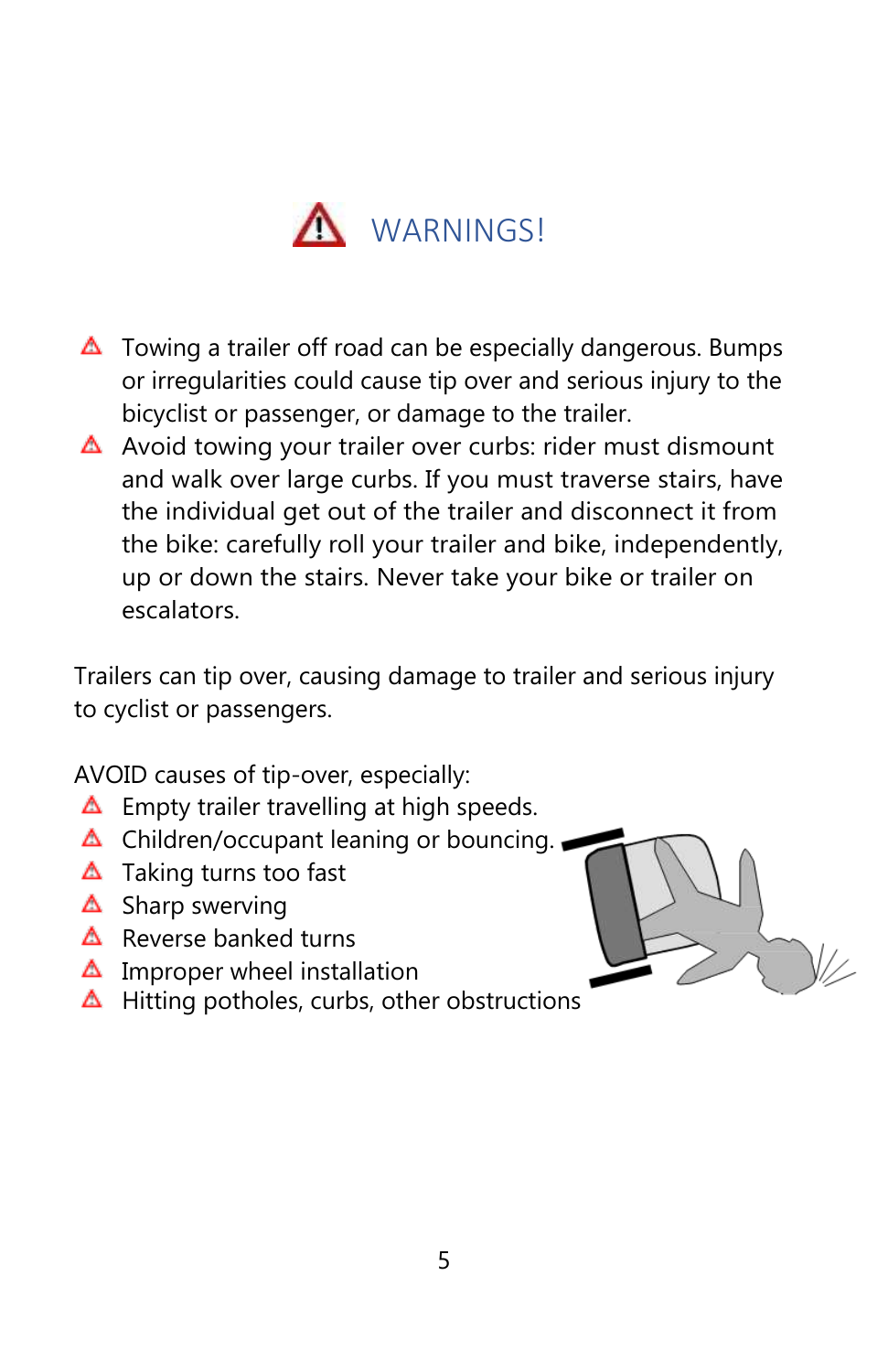

### **CANOPY MUST BE CLOSED WHILE IN TRANSIT!**

#### **DO NOT operate a bicycle trailer with the canopy retracted as this may result in fingers getting caught in the wheels!**

**To close the canopy, tighten and secure the Velcro straps before zipping up the sides of the canopy. The canopy only retracts to make tranfer of the occupant easier!**

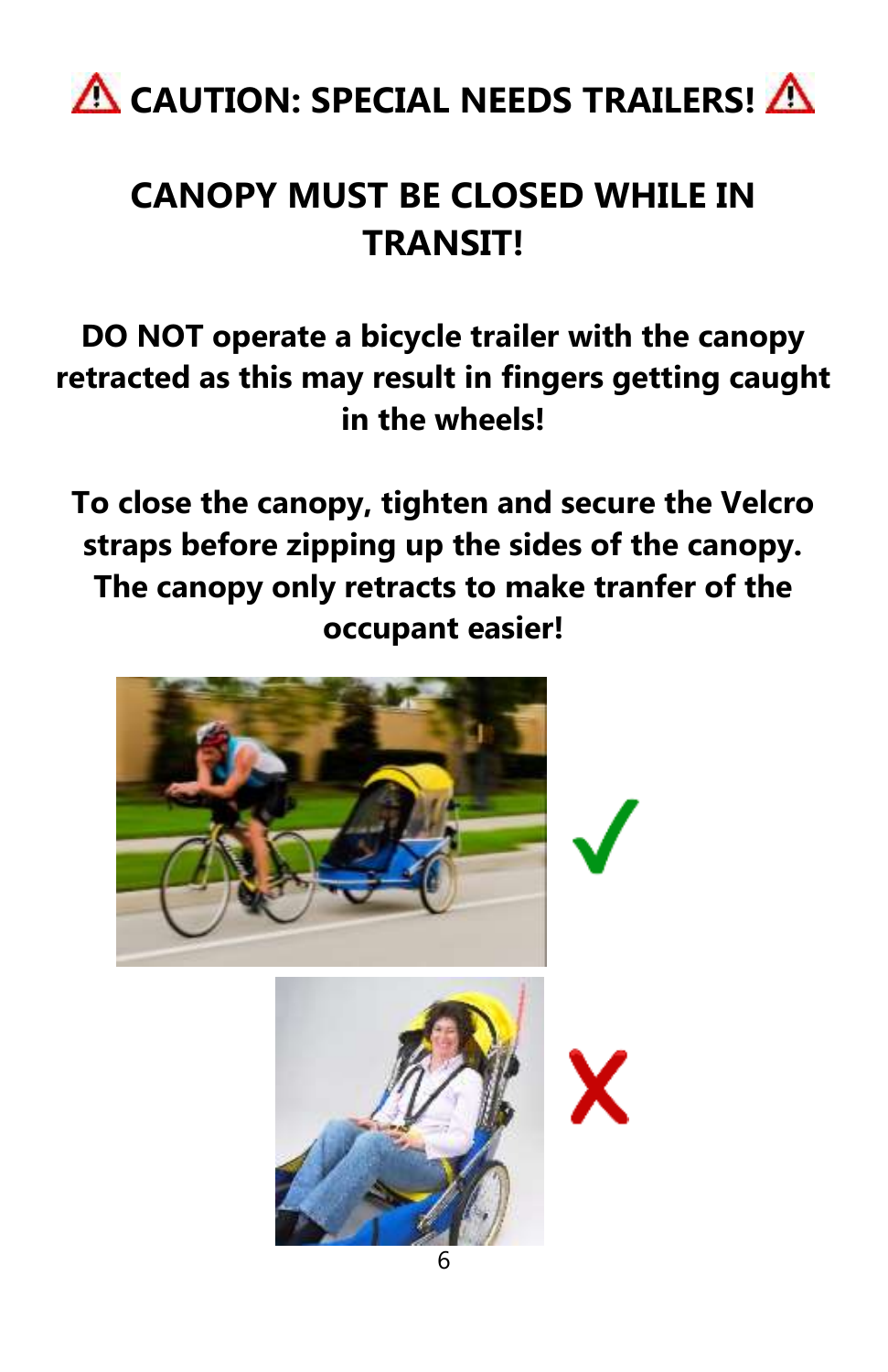#### Parts of Your Wike Bicycle Trailer

<span id="page-6-0"></span>

1.Front Hoop 2.Reflector Bracket 3.Rear Hoop 4.Basket Bar 5.Basket Hinge 6.Walker Bracket 7.Tire 8.Rim 9.Push Button Hub 10.Tow Bar Pivot 11.Foot Well 12.Tow Bar 13.Trans Axle 14.Base Frame 15.Axle 16.Folding Bar 17.Folding Hinge



1.Brim 2.Top 3.Shoulder Sliders 4.Flag Loop 5.Trunk 6.Wheel Reflector 7.Button Cover 8.Tow Bar Bracket 9.Tow bar 10.Bike Hitch 11.Safety Strap 12.Foot 13.Under-Seat Storage 14.Storage Pocket 15.Side Retainers 16.Screen Retainers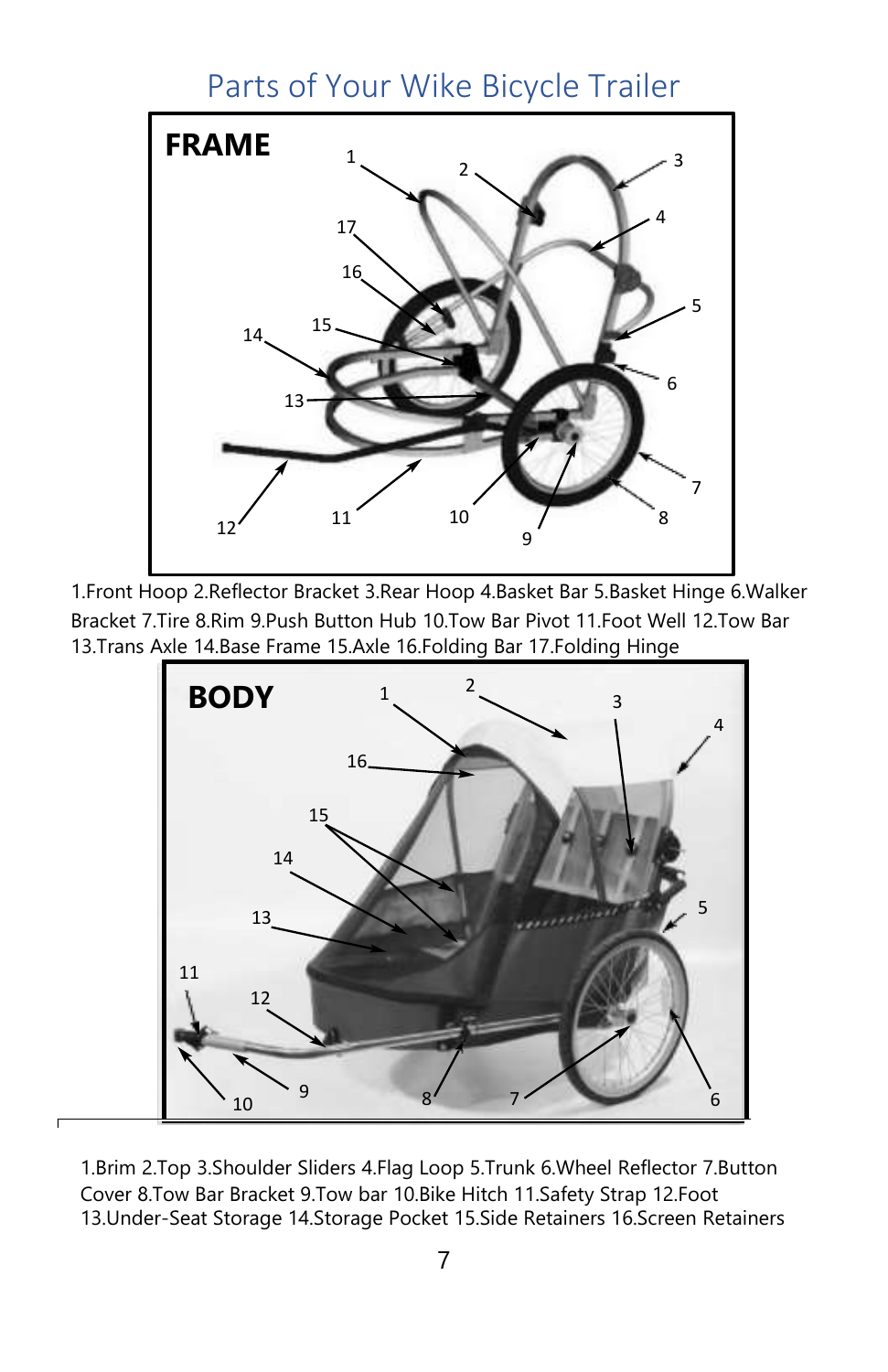#### Assembly Instructions

<span id="page-7-0"></span>

**1. Your WIKE is fully assembled, all you have to do is attach the tow bar and wheels and insert the flag.**



**2. Open trailer by first lifting the back and then pushing, folding bar down into black plastic receiver.**

**Remove wheels from inside of trailer.**

**Parts (in plastic bag in side pocket):**

| <b>Bike hitches</b>  | (2) |
|----------------------|-----|
| Hitch Pins           | (2) |
| <b>Button covers</b> | (2) |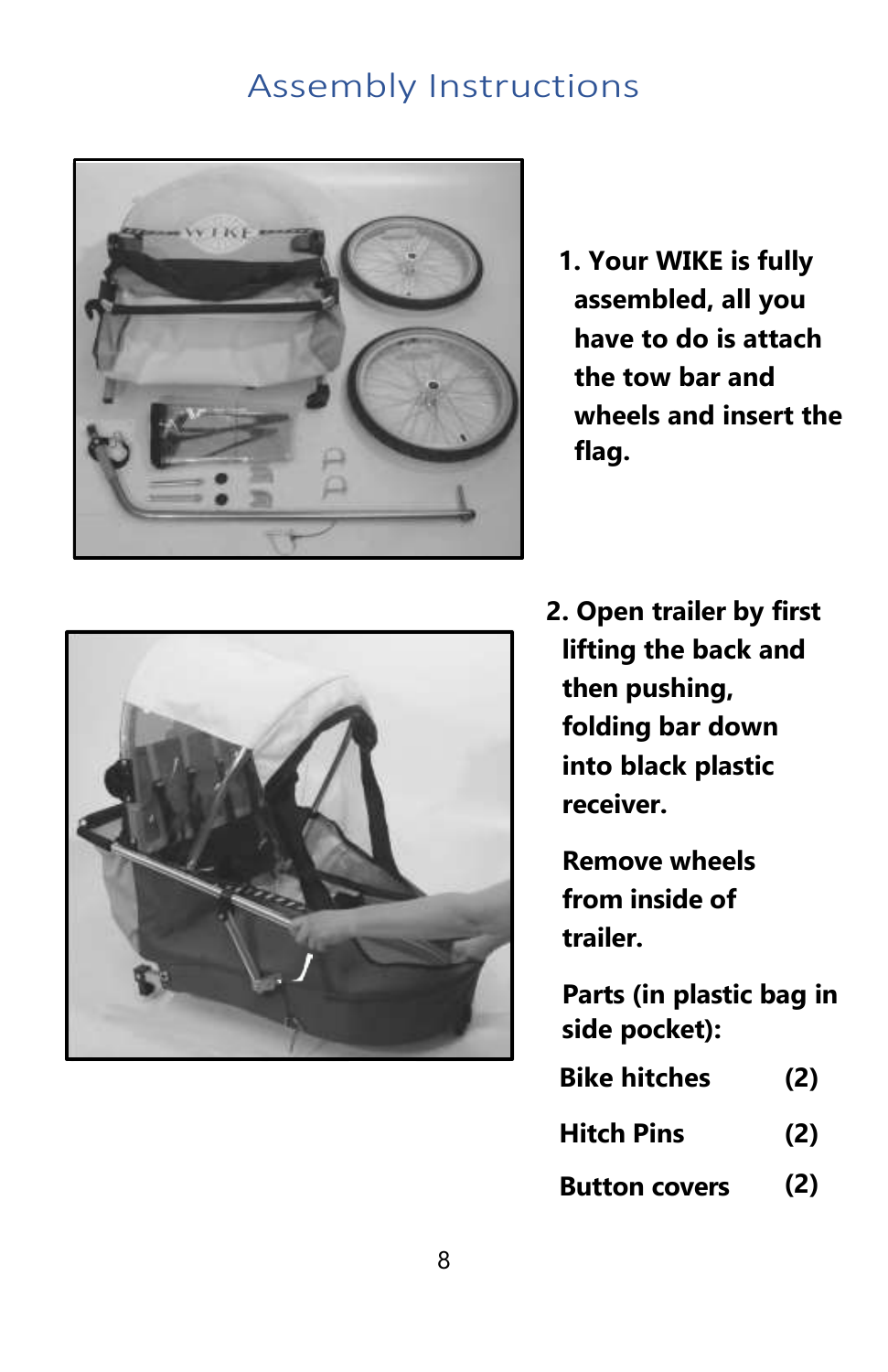

**3. Insert locking pin. Lock pin in place with ring by flipping ring over the black plastic receiver.**



- **4. Insert tow bar pin in foremost hole on left side of trailer.**
- **B. Tow Bar Hole**
- **C. Wheel Axle Hole**



**5. Lock pivot pin in place with wire cotter pin. Cotter pin is riveted to frame inside trailer under seat.**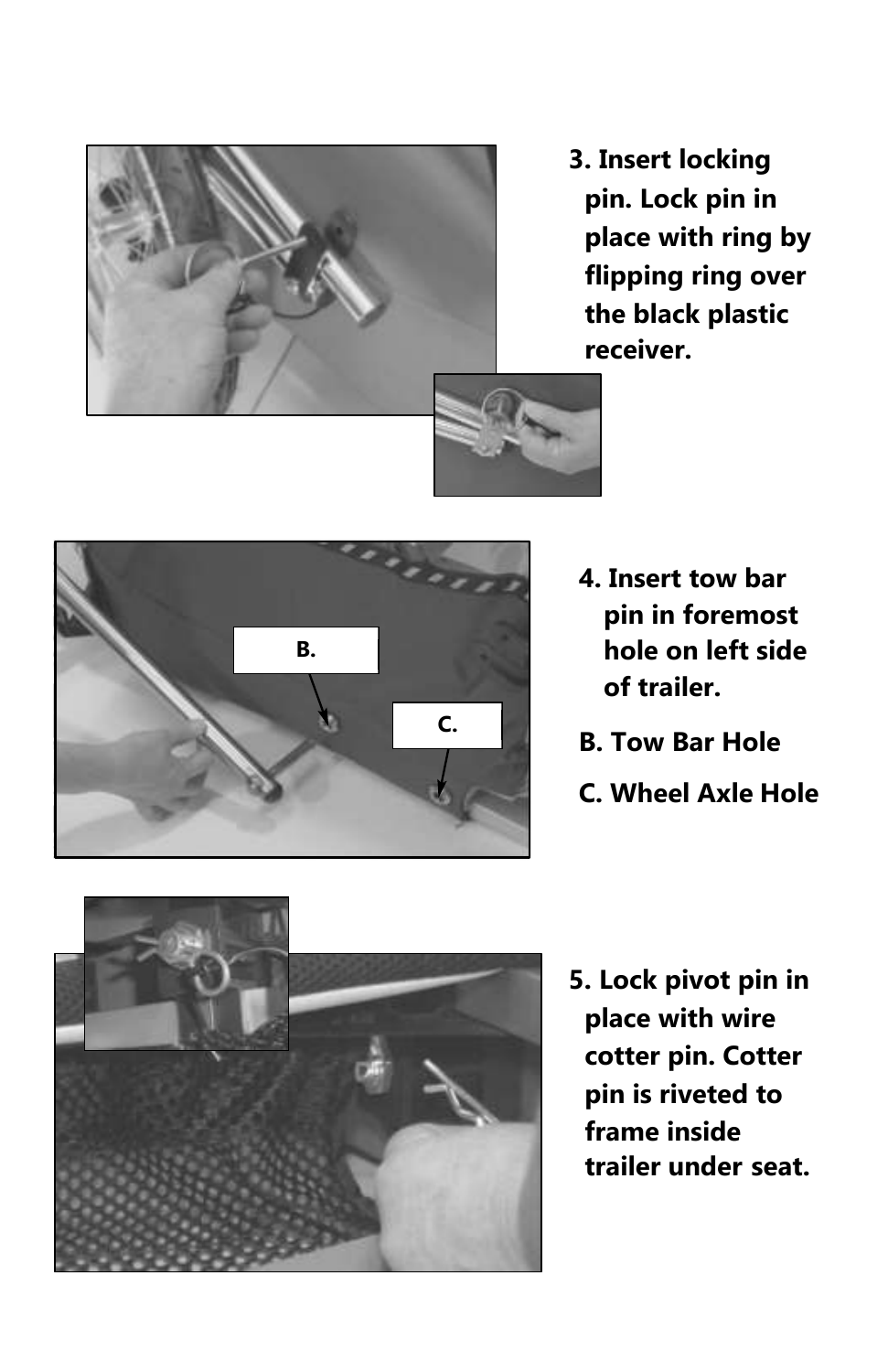

**6. Push tow bar into tow bar bracket and lock in place with pin. Lock pin in place with wire.**

**7. Attach wheels to trailer by pushing button and inserting axle in chrome receiver.**

> **Wheel is properly engaged when button pops out. Check to make sure wheel is securedby pulling on it.**



- **8. Sub -assemble two piece flagpole, then insert assembled flag through loop and into little pocket.**
- **D. Flag Loop**
- **E. Pole Pocket**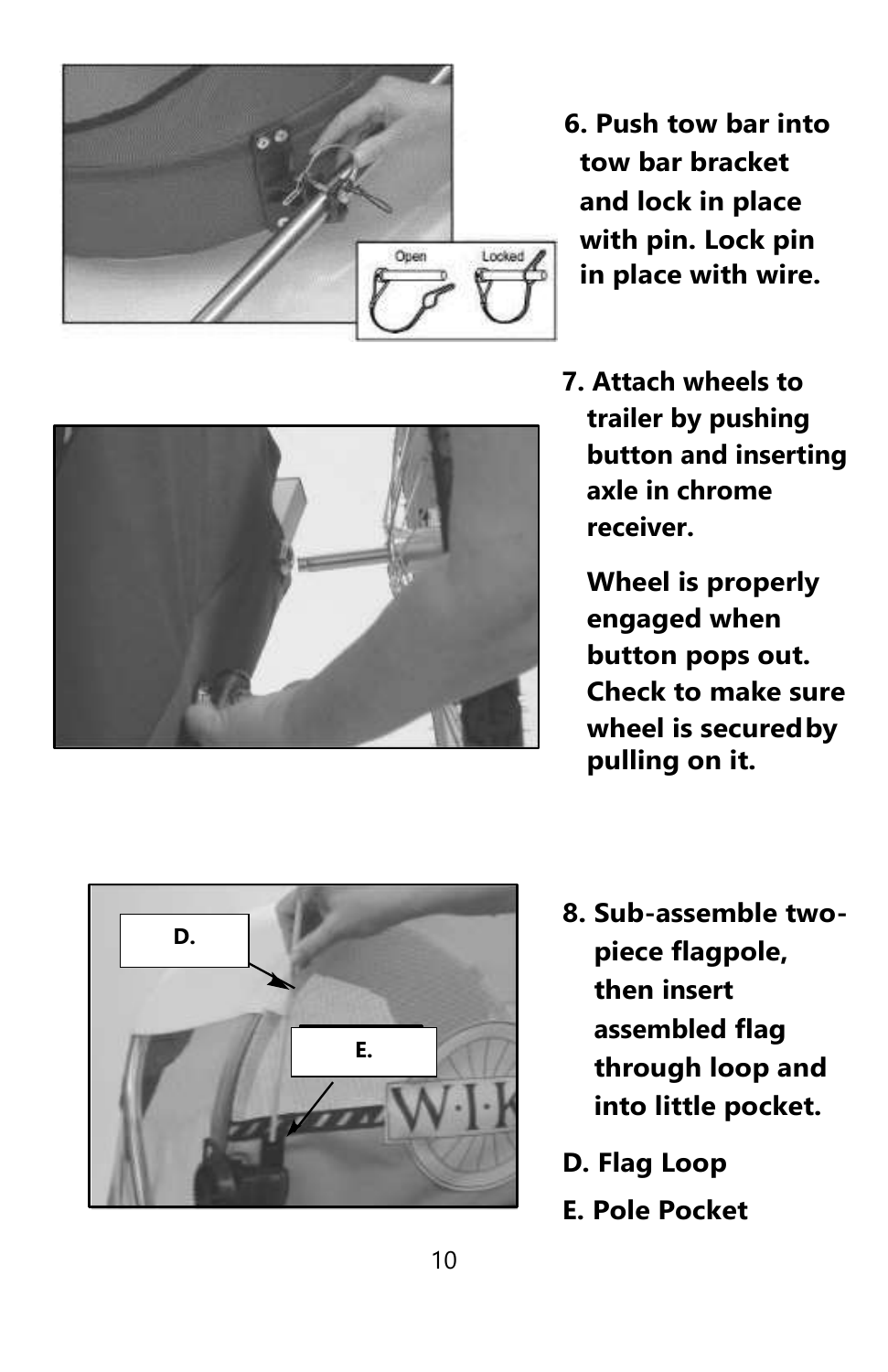#### Operating Instructions

- <span id="page-10-0"></span>1. Never leave occupant unattended in your Wike.
- 2. Place helmet and secure on occupant's head before they enter the trailer.
- 3. Never allow occupant to stand in Wike. Your Wike will tip over backwards if occupant stands on seat and leans on the back hoop.
- 4. Properly inflate tires. Too much tire pressure will cause your Wike to bounce excessively. Tire pressure should be between 25 and 35 psi, depending on payload and terrain.
- 5. Remember when towing a Wike that your width has been increased. Don't cut sharp corners or attempt to pass through narrow openings.
- 6. Exercise caution on bumpy or hilly terrain. Although your Wike has a very low center of gravity, it can upset.
- 7. Exercise extreme caution when using as a stroller/jogger on inclined surfaces or on windy days. Wear tether hand safety strap around your wrist at all times.
- 8. Never operate your Wike on busy car streets.
- 9. Never travel on four lane roads with your Wike, regardless of existence of a bike lane. They are too dangerous.
- 11. Maximum capacity of Large Special Needs: 125 lbs
- 12. The brakes on your bicycle must be in top condition to stop the additional weight of the trailer.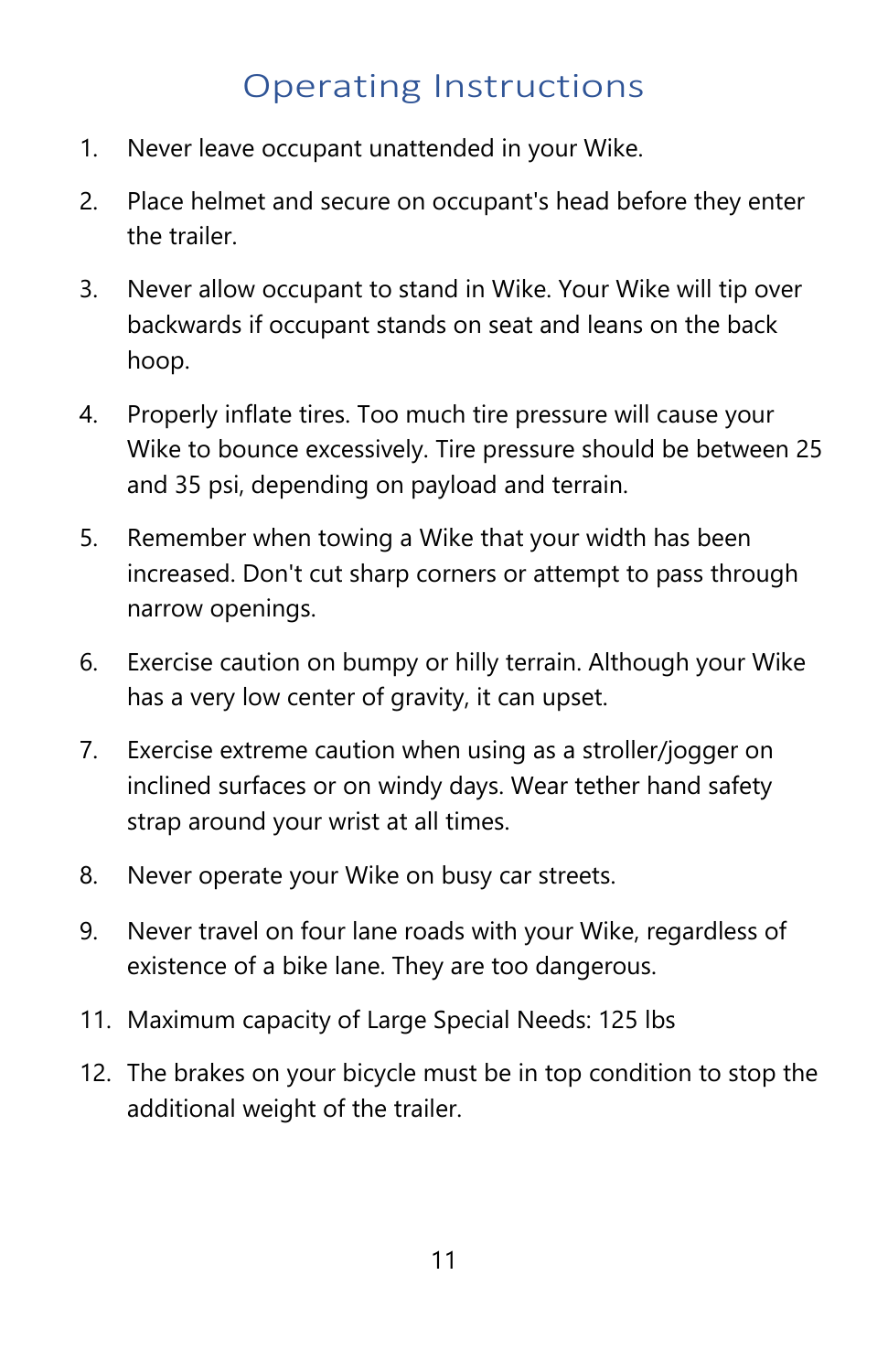#### IMPORTANT! Bicycle/Trailer Hitch

<span id="page-11-0"></span>The proper use of the bicycle hitch is the most important safety aspect of bicycle trailer use. Should your Wike trailer ever break loose from your bicycle, it could head aimlessly into automobile traffic and the occupants could be severely injured or killed. Please inspect your hitch prior to each use and regularly during longer trips until you are confident of its operation and your skill in using it. Never use your trailer if you are not sure of proper hitch use. Please contact us through our website, at [customerservice@wike.ca,](mailto:customerservice@wike.ca) or by phone:

## **North America: 1 866 584 9452 International: 1 519 824 3869 WWW.WIKE.CA**



TRAILER HITCH SAFETY:

- $\triangle$  Replace your trailer hitch every three years.
- $\triangle$  Always Use Secondary safety strap.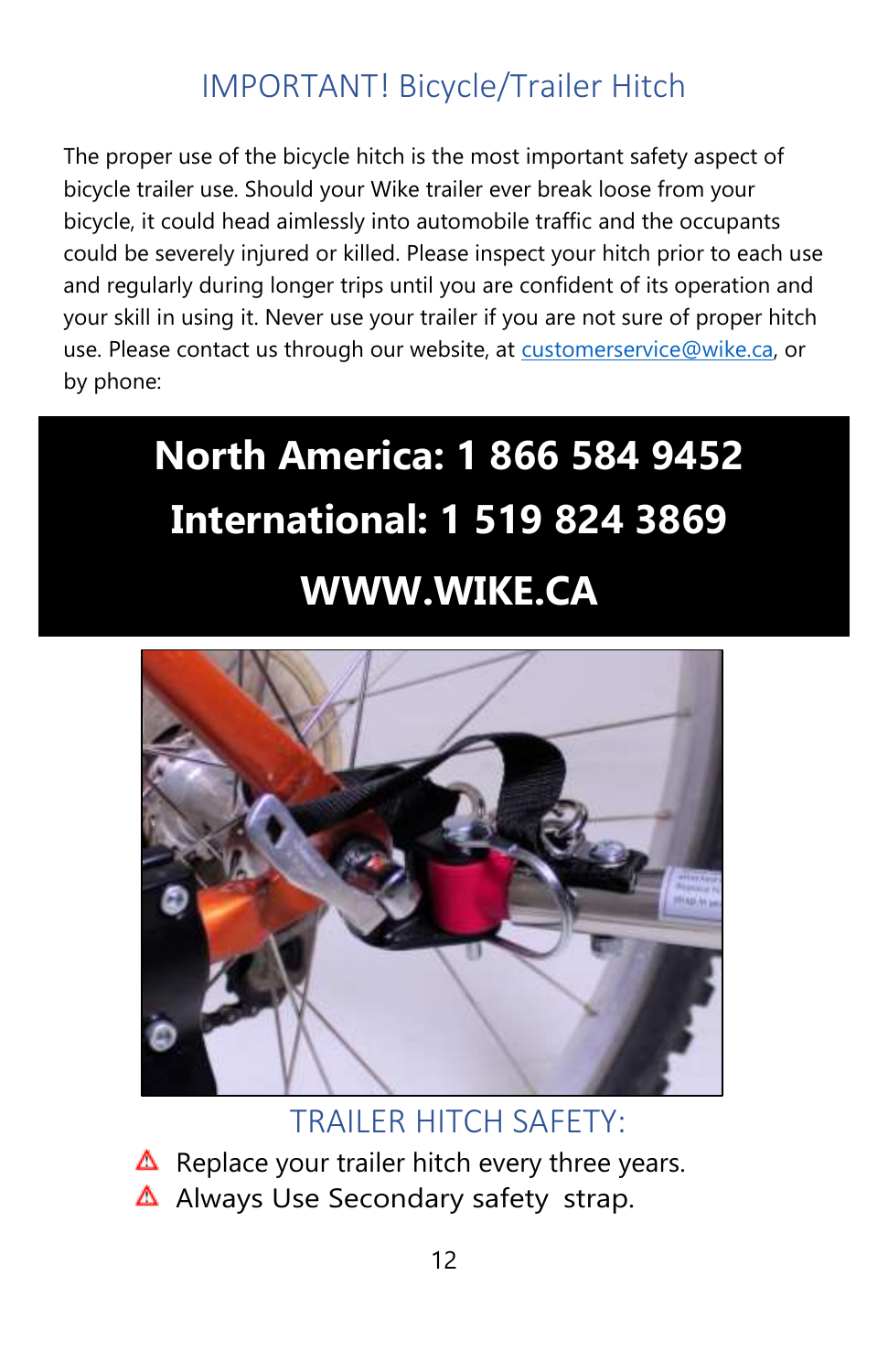#### Trailer Hitch Installation

<span id="page-12-0"></span>You will find your bike hitches in the inside black toy pocket of the trailer.



- **1. Rotate skewer arm and loosen nut on chain side of bicycle. Remove skewer from axle and then replace it with bike hitch at dropout. Replace spring and nut on chain side of bicycle and tighten.**
- **2. Adjust nut to produce the proper resistance while rotating the quick release level forward.**



**You may need to adjust the bike hitch to align the holes with the hole in the trailer hitch. Align holes, slide through, then close tab-lock pin.**

To install hitch on **bicycles without quick release**, loosen off nut on the left side of bicycle and insert bike hitch over axle bolt. Replace and tighten nut. If hitch instructions are unclear, please call or email for clarification.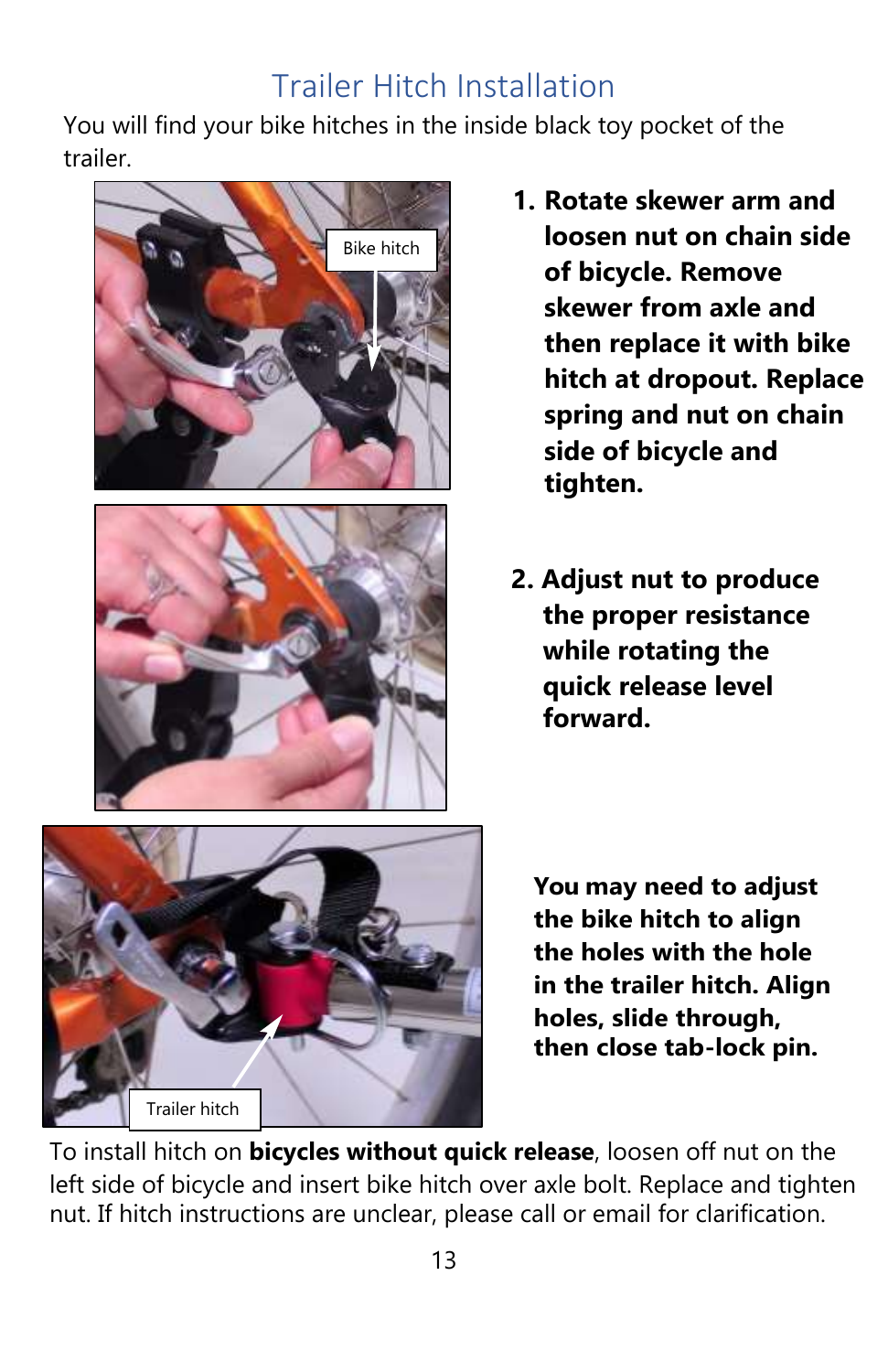#### Push Bar Option

<span id="page-13-0"></span>The "push-bar option" consists of a U-shaped push-bar with foam grips, a safety strap, adjusting domes with teeth, adjusting knobs with bolts, two foot pedals, and wheel sprockets.

The push-bar comes with either the stroller or jogger option. To adjust the height of the push-bar, turn both of the adjusting knobs counterclockwise to disengage the teeth, rotate the bar to the required position and tighten the knobs back up. When folding the Wike, loosen the knobs and rotate push-bar to the rear of the Wike.

#### Brake Option

To install the foot brakes, place the pedal over the rear square tube extensions and insert bolt from the wheel side through pedal and small hole on the square tube. Lock in place with nut on inside of trailer. To install sprocket, remove axle from wheel hub, locate sprocket over wheel so clips all fit into spaces of spokes, then push down slowly and squarely until all clips engage the hub.

Check that the sprocket is completely engaged on hub. Use a screwdriver if needed. Insert axle into receiver hole, make sure that brake pedal is up. Pedal actuator should engage sprocket when brake is applied.





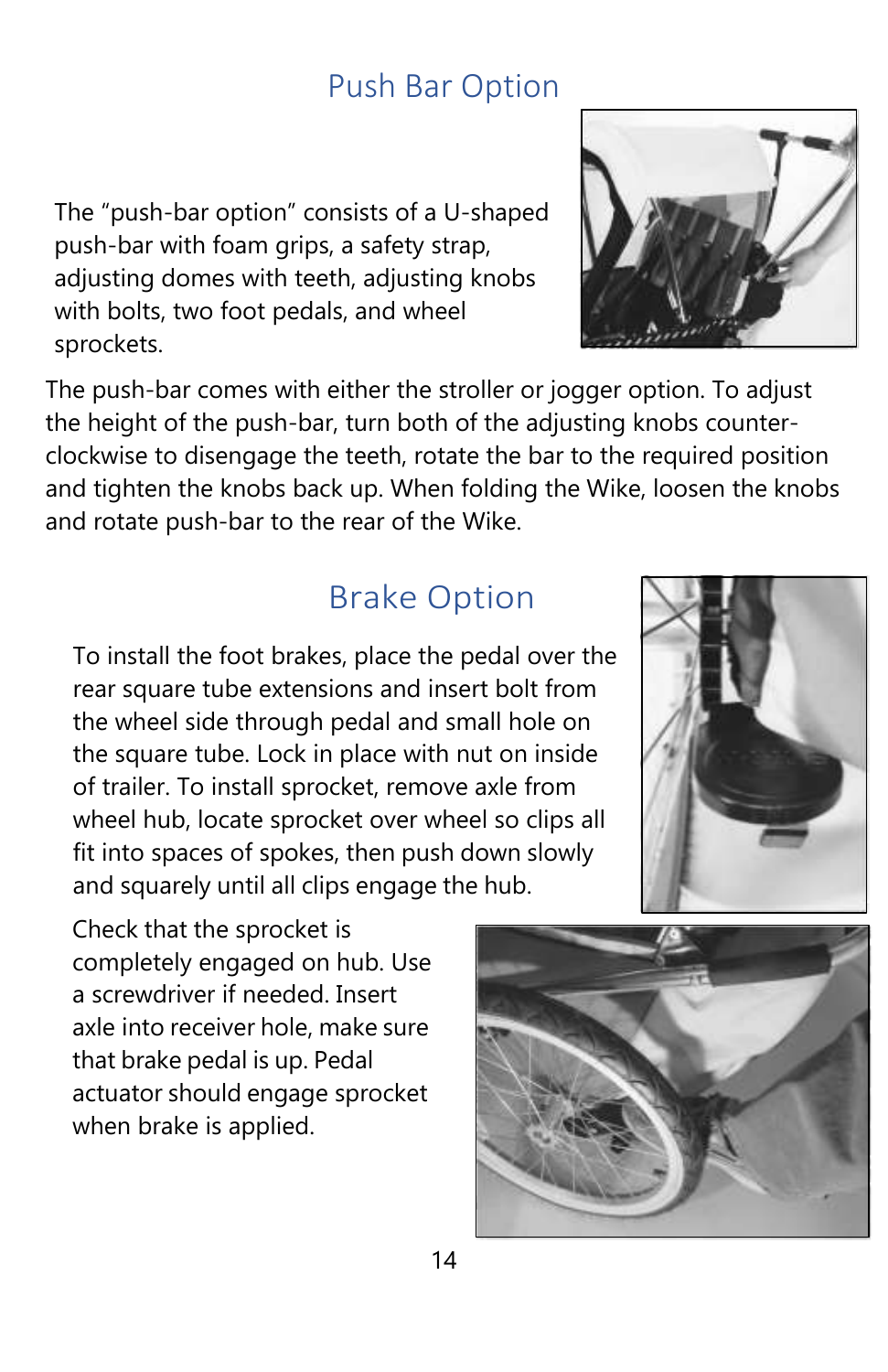#### <span id="page-14-0"></span>Stroller Wheel Option

The Stroller Wheel option consists of a 6" poly wheel, fork and stroller wheel pin. To convert your Wike from a trailer to a stroller, please follow the following procedure:





**1. Remove pin from inside trailer foot well.**

**2. Put Stroller wheel pin through front foot and re-insert pin.**

#### Accessory Kit Option



**A recliner set, two side bolsters, and head stabilizer can be attached with Velcro.**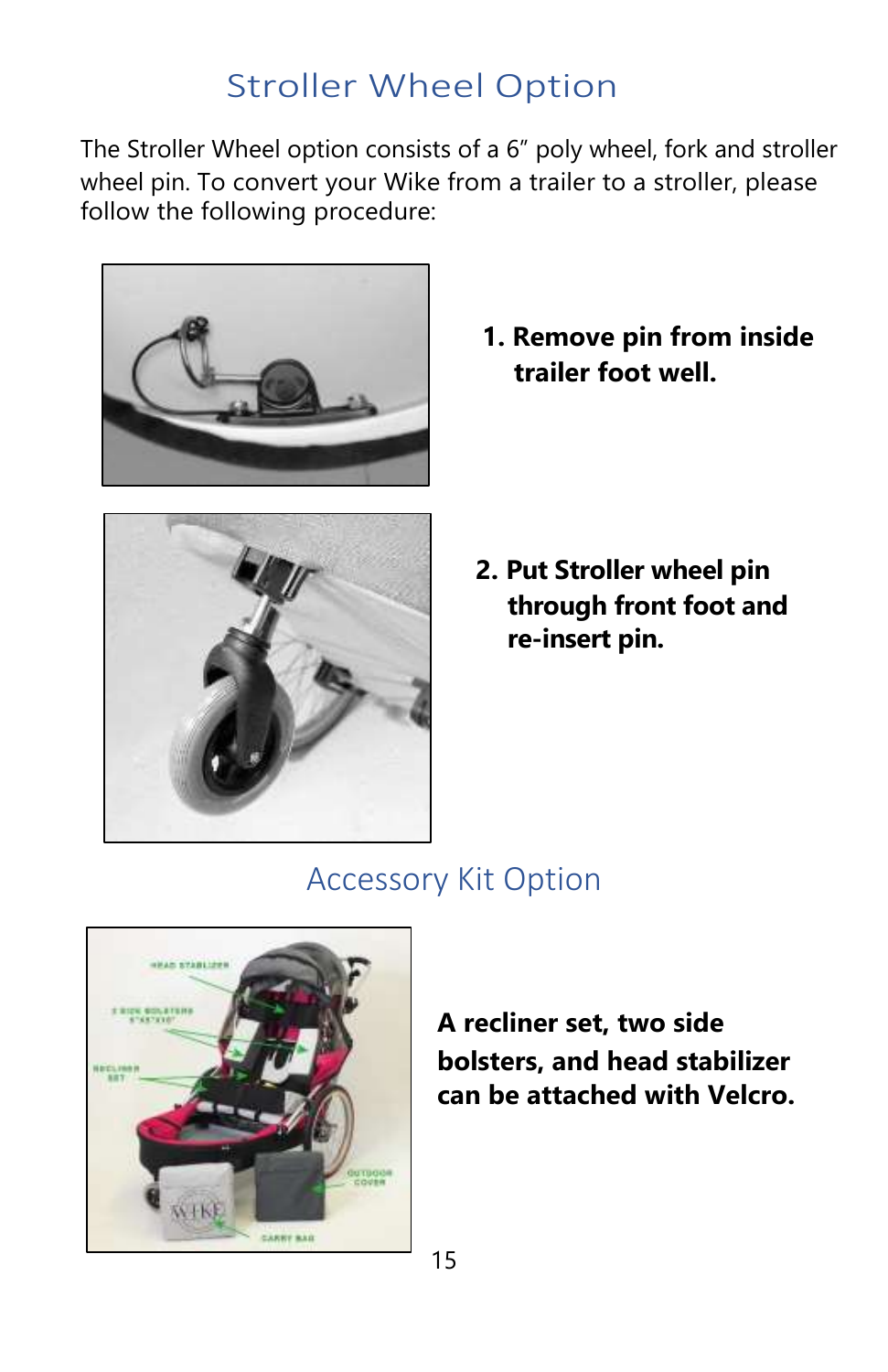#### Jogging Wheel Option

The jogging option consists of a 16" alloy wheel, a 7/16" washer, and a retaining clip. These parts are in the small black pouch attached to the basket bar at back of trailer. To convert your Wike from a trailer to a jogger, please follow this procedure:





- **1. Remove the retaining clip (inside the trailer) from the tow bar pivot.**
- **2. Push the left axle release and partially remove left wheel.**





- **3. Remove tow bar from receiver and re- engage wheel. Check left wheel is relocked.**
- **4. Place tow bar hitch in rear bracket. Lock in place with Bicycle Hitch Pin. Lock pin with wire.**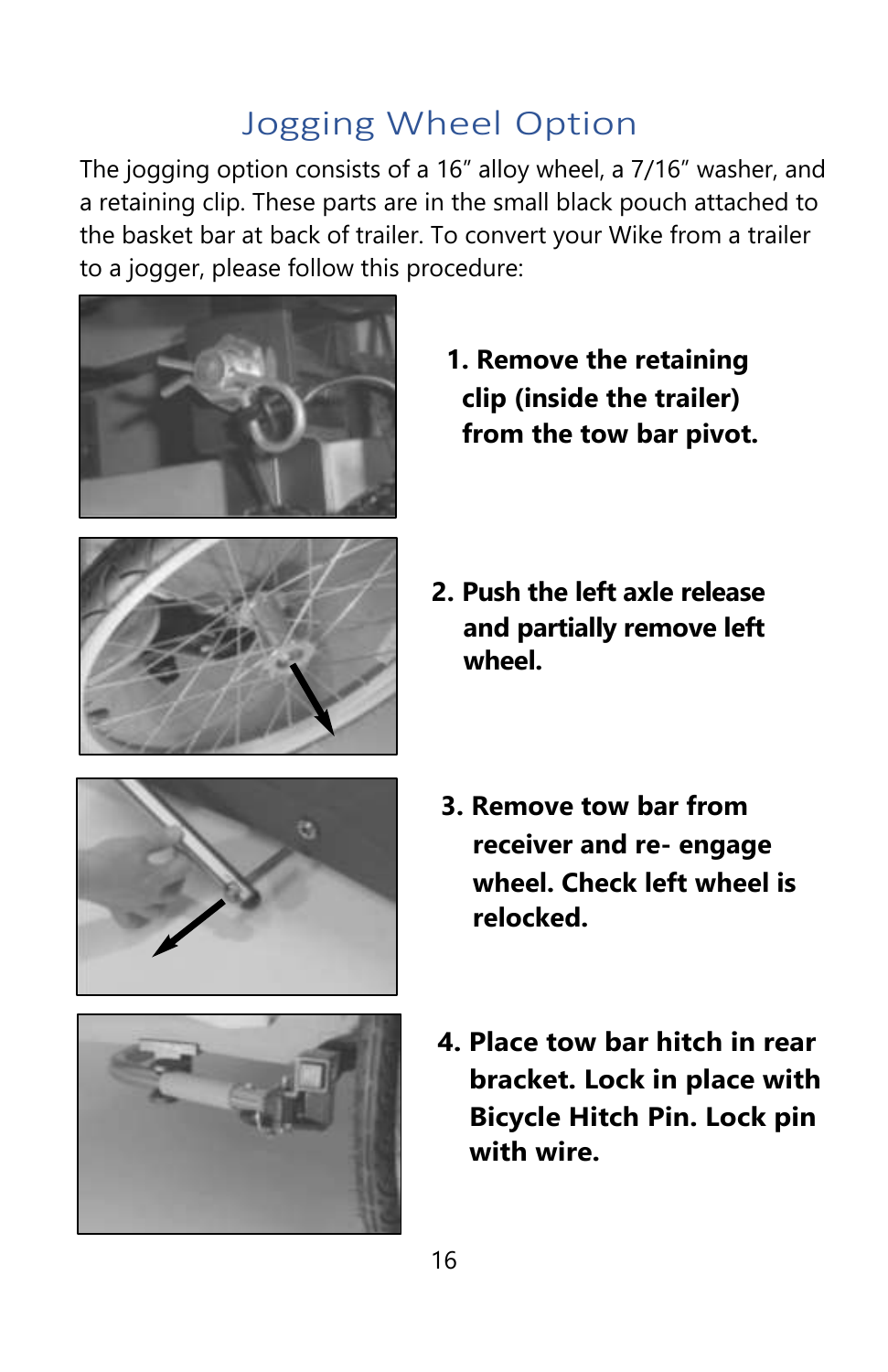

- **middle bracket.**
- **A. Middle Bracket**



**6. Secure tow bar in front foot with tab lock pin. Lock pin in place with wire.**



**7. Place wheel over tow bar pivot pin. Place washer over pivot pin. Lock in place with cotter pin.**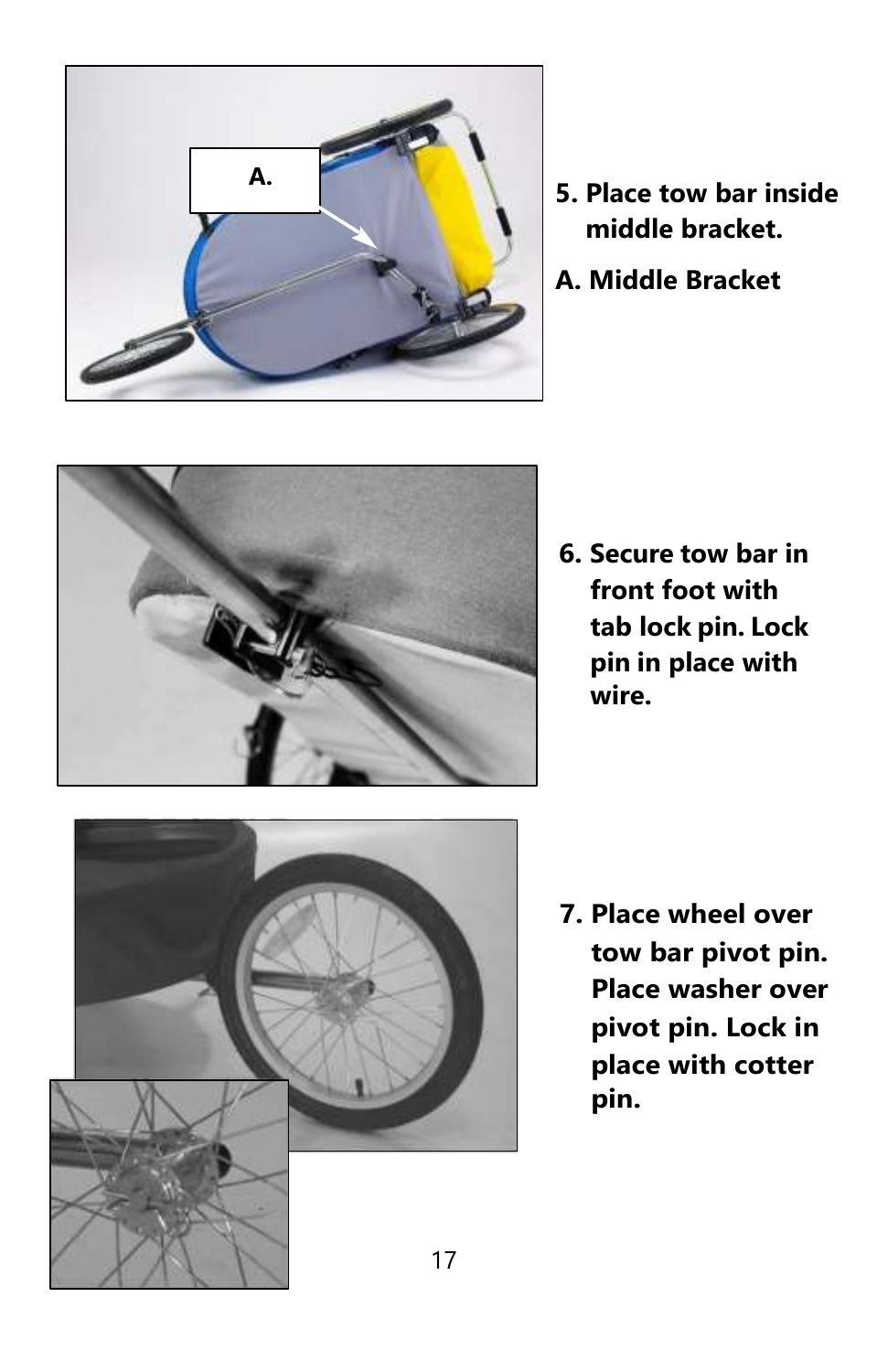#### 10-Point Pre-Ride Check

- <span id="page-17-0"></span>**1.** Tires are inflated to 25 - 35 psi.
- **2.** Axles are properly secured and checked for locking engagement.
- **3.** Tow bar is properly secured with both pins and pins are secured with wires.
- **4.** Folding bar is locked in place with pin.
- **5.** Hitch is properly installed and tightened on bicycle frame and bicycle hitch pin has passed through both holes in bike hitch and hole in colored trailer hitch. Pin is locked in place with wire.
- **6.** Secondary safety strap is wrapped around the bike frame and clipped to safety ring.
- **7.** Flag is in place.
- **8.** Occupant(s) has helmet on and properly adjusted.
- **9.** All seat belts are properly adjusted and secured.
- <span id="page-17-1"></span>**10.** Your Bicycle brakes are in top working condition.

#### Strap Adjustments

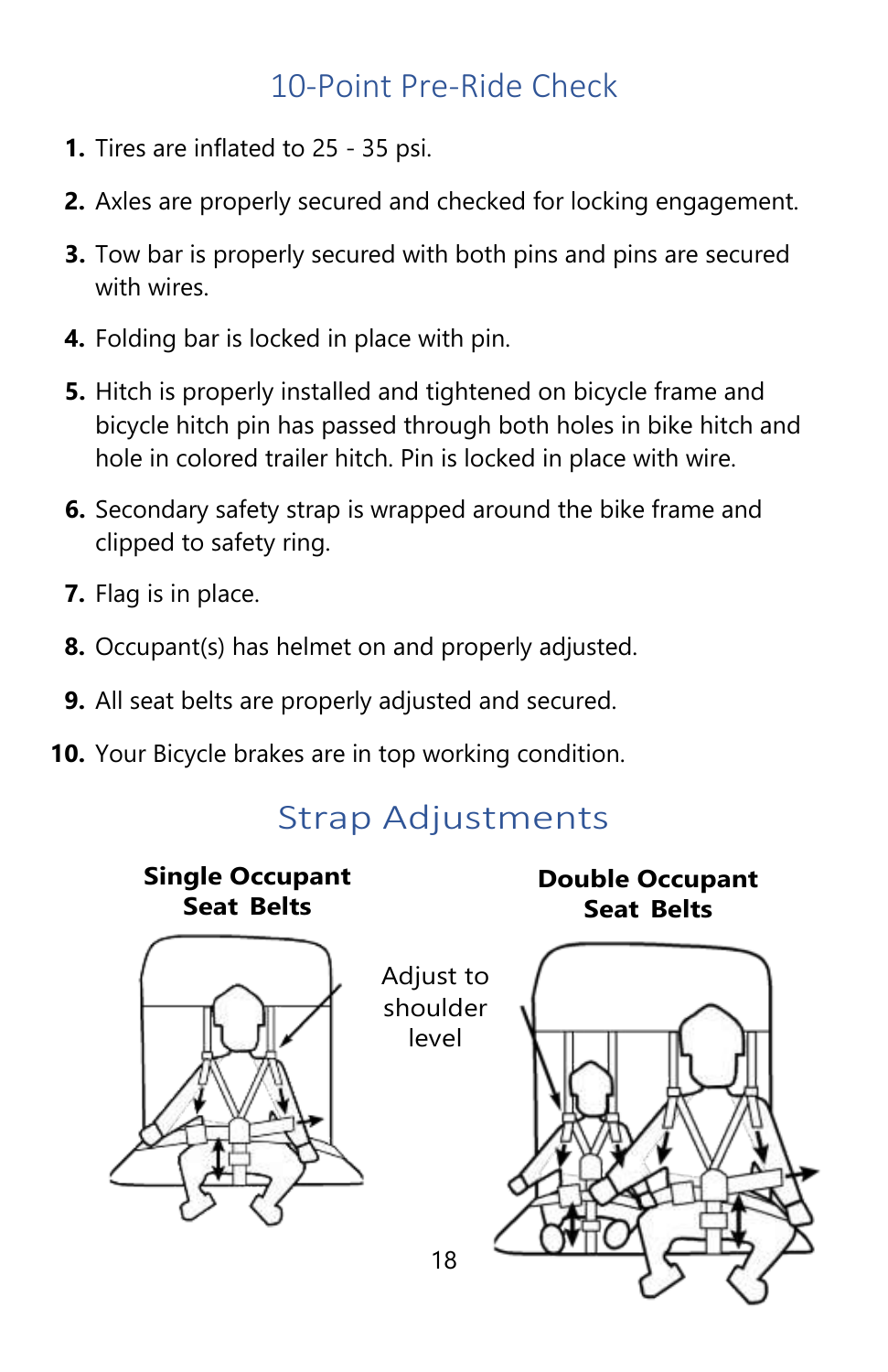#### <span id="page-18-0"></span>Trailer Routine Maintenance

Especially important in winter weather!

1. Twice yearly, apply oil to moving parts of axel, and coat entire axle so that it does not become fused in the receiver.



- 2. Replace trailer hitches every three years.
- 3. Do not fold the trailer in sub-zero temperatures as the plastic windows may crack.
- 4. Do not store in elements (sun, rain, snow) for extended periods or the fabric will become brittle and damaged. Consider purchasing an Outdoor Cover for your trailer if you must keep it outside.



5. Keep fabric clean by washing as needed with mild soap. If fabric starts to tear, patch it.

By keeping fabric clean and stored out of the sun, your trailer fabric can last at least 10 years. We cannot replace trailer fabric, so take care of it so that it lasts for years!